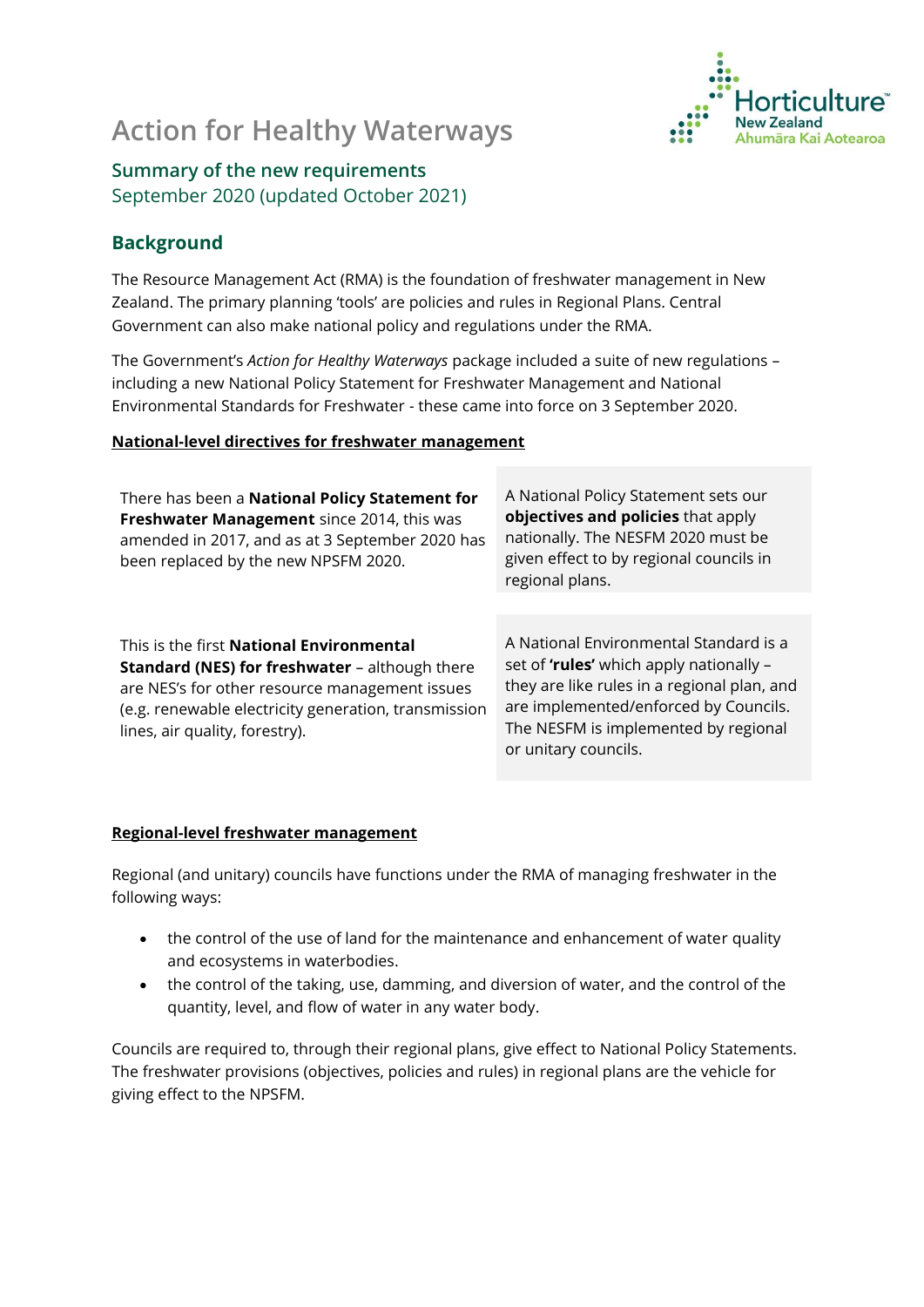# **What are the new requirements?**

| <b>Document or</b><br>amendment                                       | <b>Policy decision/ specific details</b>                                                                                                                                                                                                                                                                                                                                                                                                                                                                                                                                                                                                                                                                                                                                                                                                                                                                                                                                                                                                                                                                                                                                                                                                                                                                                           | Key dates/ what does it<br>mean for me?                                                                                                                                                                                                                                                                                                                                                                                                                | Link to<br>relevant<br>regulation                                                                                                                                                                                                        |
|-----------------------------------------------------------------------|------------------------------------------------------------------------------------------------------------------------------------------------------------------------------------------------------------------------------------------------------------------------------------------------------------------------------------------------------------------------------------------------------------------------------------------------------------------------------------------------------------------------------------------------------------------------------------------------------------------------------------------------------------------------------------------------------------------------------------------------------------------------------------------------------------------------------------------------------------------------------------------------------------------------------------------------------------------------------------------------------------------------------------------------------------------------------------------------------------------------------------------------------------------------------------------------------------------------------------------------------------------------------------------------------------------------------------|--------------------------------------------------------------------------------------------------------------------------------------------------------------------------------------------------------------------------------------------------------------------------------------------------------------------------------------------------------------------------------------------------------------------------------------------------------|------------------------------------------------------------------------------------------------------------------------------------------------------------------------------------------------------------------------------------------|
| <b>Freshwater Farm</b><br>Plans (FWFP) -<br><b>Part 9A of the RMA</b> | The RMA was amended to enable mandatory and enforceable FWFP for:<br>Horticulture: 5 hectares or more<br>Arable or Pastoral: 20 hectares or more<br>Any combination of the above: 20 hectares or more<br>Any agricultural land use introduced through regulations<br>The purpose of the FWFP is to identify, and then manage any adverse effects of activities<br>carried out on the farm on freshwater and freshwater ecosystems.<br>FWFP's will have to be certified and audited (Councils must appoint certified and<br>auditors)). All further details (e.g. further information and content requirements,<br>timeframes for certification and audit etc.) will come through regulations<br>The mandatory FWFP requirements can apply to specific regions, districts, or parts of NZ<br>(the provisions do not apply until there is regulations stating where there apply).<br>October 2021 update: The Government consulted on the detail that will be part of Freshwater<br>Farm Plan regulations in August/September 2021, including the content that will be required in<br>FWFP, what outcomes should be achieved, and how plans could be certified, audited and<br>amended. HortNZ's submission seeks that the Government provides for GAP assurance<br>frameworks be able to be recognised to deliver FWFP for growers. | <b>Nation-wide, mandatory</b><br><b>FWFP requirements do not</b><br>apply yet.<br>(However FEP's are already<br>required by some Regional<br>Plans).<br>Mandatory FEP requirements<br>are expected to be rolled out<br>progressively - the discussion<br>document proposes two<br>options (catchment-by-<br>catchment, or prioritisation by<br>farm characteristics and risk)<br>Now is a great time to get<br>prepared and start<br>developing an FEP | Refer to <b>Part 9A</b><br>of the RMA.<br>(Change made by<br>the Resource<br><b>Management</b><br><b>Amendment Act</b><br>2020)<br>Refer to Freshwater<br><b>Farm Plan</b><br><b>Regulations</b><br><b>Discussion</b><br><b>Document</b> |
| <b>Water metering and</b><br>recording<br>requirements                | Existing regulations requiring measurement and reporting of water takes have been<br>amended to require consent holders to:<br>measure (and keep records of) the cubic meters of water (cm <sup>3</sup> ) taken in<br>each 15-minute period (previously cm <sup>3</sup> each day), and<br>provide records electronically to the regional council no later than<br>the end of the next day.<br>The regulations do not apply to consents for takes of less than 5L/s.<br><b>October 2021 update:</b> MfE has produced a guide for consent holders here:<br>https://environment.govt.nz/publications/measuring-and-reporting-water-takes/                                                                                                                                                                                                                                                                                                                                                                                                                                                                                                                                                                                                                                                                                             | <b>New water metering</b><br>requirements have a phase-<br>in period<br>• 3 September 2022 for<br>consents for $\geq 20$ L/s,<br>• 3 September 2024 for $\ge$<br>$10$ $\text{Vs}$<br>• 3 September 2026 for $\geq 5$<br>I/s.                                                                                                                                                                                                                           | Resource<br><b>Management</b><br>(Measurement and<br><b>Reporting of Water</b><br><b>Takes) Regulations</b><br>2010                                                                                                                      |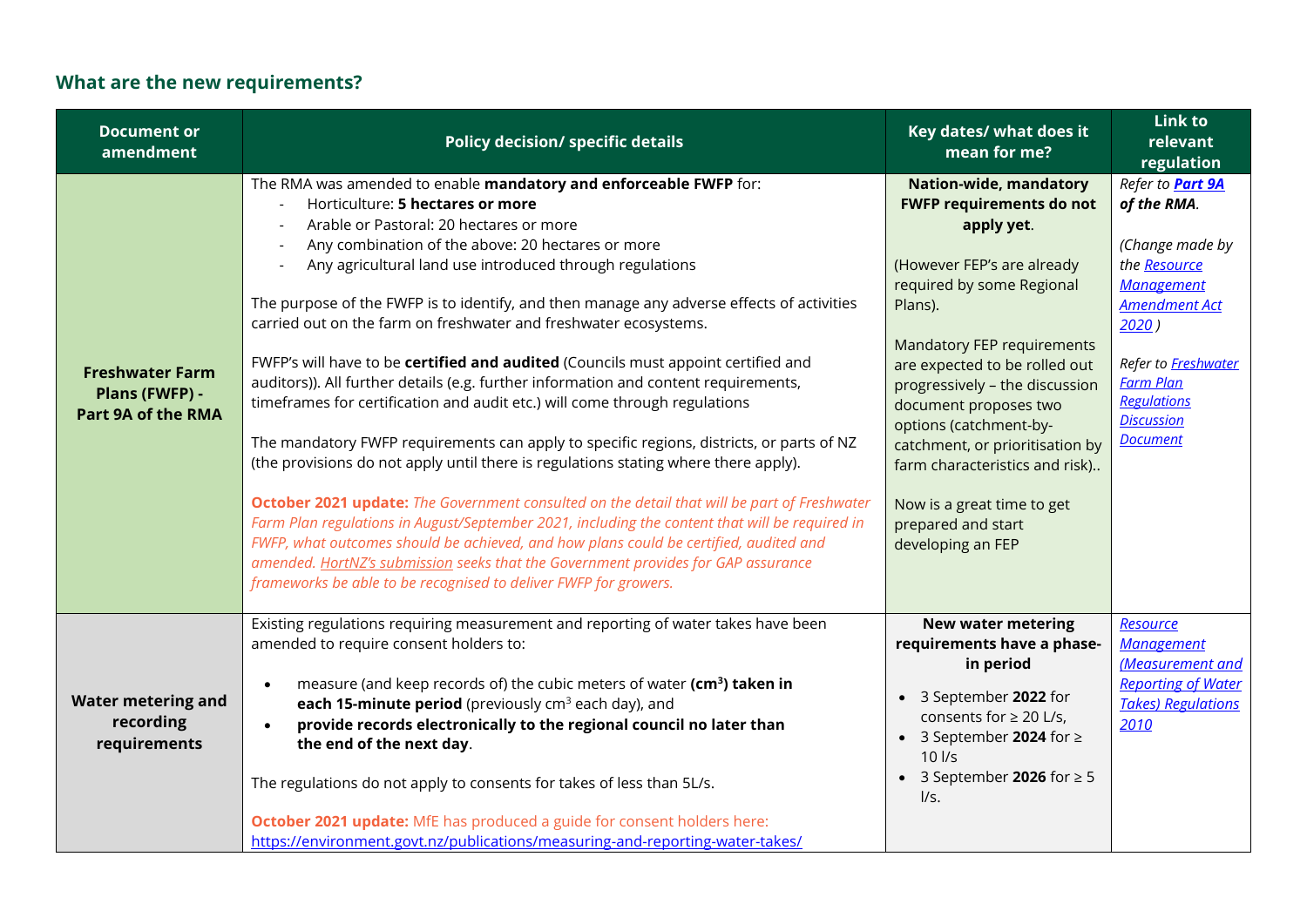| <b>Stock Exclusion</b><br><b>Regulations</b>                                                   | Apply to a person who owns or controls stock; include the requirement to exclude stock<br>from the person to exclude stock from specified wetlands, lakes, and rivers more than<br>one metre wide. They also introduce a 3-metre setback (unless there is existing fencing or<br>vegetation that effectively excludes stock). There are some exclusions for stock crossings.<br>They apply:<br>On any terrain for dairy cattle, dairy support cattle, pigs, beef cattle intensively<br>grazed, deer intensively grazed<br>On mapped low slope land only to for beef cattle, deer (unless intensively grazed)<br>October 2021 update: MfE are consulted in October 2021 on changes to low slope maps. The<br>proposed changes are:<br>To use a new mapping approach called 'local terrain averaging' on land with an<br>$\omega$ .<br>average slope of up to 5 degrees<br>Introduction of a 500 metre altitude threshold<br>Using freshwater farm plans in areas outside the map, with a presumption that stock<br>will need to be excluded from access to waterways on land with an average slope<br>between 5 and 10 degrees. | The regulations come into<br>force on 3 September 2020.<br>The <b>date at which</b><br>requirements apply varies<br>depending on the specific<br>regulations farming system<br>(e.g. 1 July 2023, 1 July 2025).                                                                                                                                                                             | Resource<br>Management<br>(Stock Exclusion)<br><b>Regulations 2020</b>                       |
|------------------------------------------------------------------------------------------------|--------------------------------------------------------------------------------------------------------------------------------------------------------------------------------------------------------------------------------------------------------------------------------------------------------------------------------------------------------------------------------------------------------------------------------------------------------------------------------------------------------------------------------------------------------------------------------------------------------------------------------------------------------------------------------------------------------------------------------------------------------------------------------------------------------------------------------------------------------------------------------------------------------------------------------------------------------------------------------------------------------------------------------------------------------------------------------------------------------------------------------|---------------------------------------------------------------------------------------------------------------------------------------------------------------------------------------------------------------------------------------------------------------------------------------------------------------------------------------------------------------------------------------------|----------------------------------------------------------------------------------------------|
| <b>National</b><br><b>Environmental</b><br><b>Standard for</b><br><b>Freshwater</b><br>(NESFW) | <b>Rules for 'HIGH RISK' FARMING ACTIVITIES</b><br>Rules (which include standards to be met) introduced to improve farming practices:<br>Feedlots - refer Regulations 9, 10 & 11<br>Stockholding areas other than feedlots - refer Regulations 12, 13 & 14<br>Temporary standards for agricultural intensification (these will be revoked on 1 January<br>2025 - when Councils will have updated or made their freshwater plans to give effect to<br>the NPSFM):<br>Conditions apply to the conversion of land:<br>$\bullet$<br>Plantation forestry to pastoral land use<br>$\bullet$<br>Farm land to dairy farm land<br>$\bullet$<br>New areas of irrigated dairy farm land<br>$\bullet$<br>Dairy support land<br>$\bullet$<br>These regulations permit only a 10-ha increase on the area of land on that farm as<br>at 2 September 2020 for this (or in the case of dairy support land, no increase from<br>the reference period).<br>Standards for <b>Intensive winter grazing</b> - Regulations 26 - 30                                                                                                                    | These rules are not directly<br>related to horticulture<br>activities.<br>The regulations come into<br>force on 3 September 2020,<br>except for:<br>• intensive winter grazing,<br>from 1 May 2021*<br>• stockholding other than<br>feedlots and nitrogen<br>cap, from 1 July 2021<br>* Refer to Oct 21 update for<br>proposed changes.<br>Regional plans may still have<br>stricter rules. | Part 2 of the<br><b>National</b><br>Environmental<br><b>Standards for</b><br>Freshwater 2020 |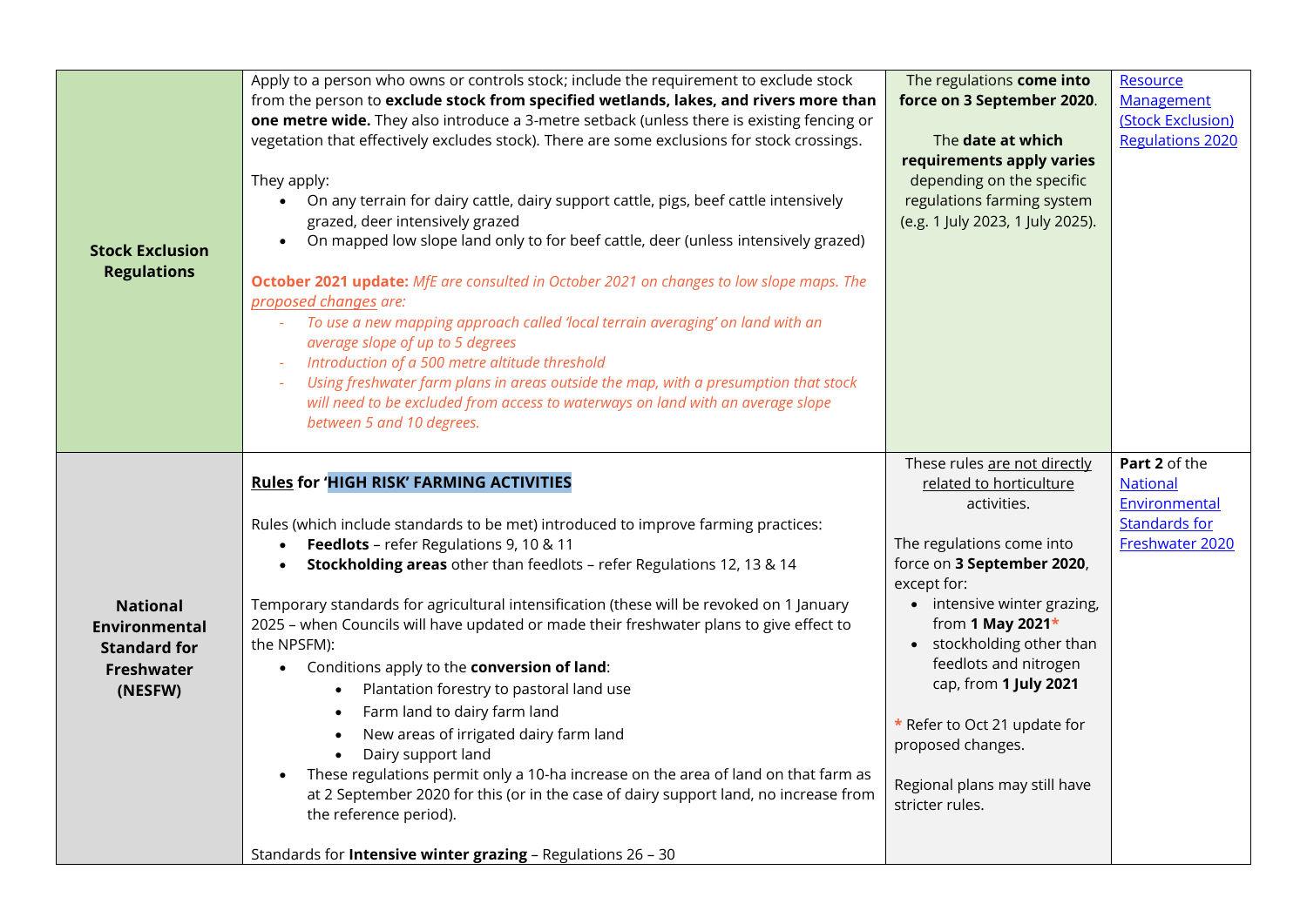| October 2021 update: MfE are consulted in October 2021 on changes to the IWG regulations<br>to make improvements to the weather-dependent or impractical conditions to address<br>implementation issues. The proposed changes are:<br>Changes to how slope is measured (from mean slope to maximum slope of 10 degrees)<br>Amendment to the pugging condition and replating date, to require reasonably<br>practicable steps to be taken (rather than a set depth or date).<br>Adding a permitted activity condition requiring critical source areas to be protected,<br>$\omega$<br>and making it clear that sub-surface drains are excluded from 'drains'.<br>Deferral of implementation by 6 months (meaning regs would not apply until 1<br>November 2022)<br>HortNZ's submission sought an amendment so that it is clear that it does not capture grazing<br>within arable and vegetable crop rotations, or grazing of fallen fruit or canopy litter. |                                                                                                                                                                                         |                                                               |
|------------------------------------------------------------------------------------------------------------------------------------------------------------------------------------------------------------------------------------------------------------------------------------------------------------------------------------------------------------------------------------------------------------------------------------------------------------------------------------------------------------------------------------------------------------------------------------------------------------------------------------------------------------------------------------------------------------------------------------------------------------------------------------------------------------------------------------------------------------------------------------------------------------------------------------------------------------|-----------------------------------------------------------------------------------------------------------------------------------------------------------------------------------------|---------------------------------------------------------------|
| Introduction of a synthetic nitrogen fertiliser cap for pastoral land (190 kg/ha/year) -<br>Regulation 33 and 34                                                                                                                                                                                                                                                                                                                                                                                                                                                                                                                                                                                                                                                                                                                                                                                                                                           |                                                                                                                                                                                         |                                                               |
| Annual information requirements for dairy farms (to be provided to the regional<br>council) - Regulation 36                                                                                                                                                                                                                                                                                                                                                                                                                                                                                                                                                                                                                                                                                                                                                                                                                                                |                                                                                                                                                                                         |                                                               |
| Where the permitted activity conditions of these rules/regulations cannot be met - a<br>resource consent is required from your regional council.                                                                                                                                                                                                                                                                                                                                                                                                                                                                                                                                                                                                                                                                                                                                                                                                           |                                                                                                                                                                                         |                                                               |
| <b>Rules to protect NATURAL WETLANDS</b>                                                                                                                                                                                                                                                                                                                                                                                                                                                                                                                                                                                                                                                                                                                                                                                                                                                                                                                   | <b>Rules in managing effects</b><br>on natural wetlands - these<br>regulations are in force from                                                                                        | Part 3 (Subpart<br>1) of the <b>National</b><br>Environmental |
| Vegetation clearance, earthworks or land disturbance (for the purpose of arable land<br>use or horticultural land use) within 10m of a natural wetland (Regulation 50):                                                                                                                                                                                                                                                                                                                                                                                                                                                                                                                                                                                                                                                                                                                                                                                    | 3 September 2020.                                                                                                                                                                       | <b>Standards for</b><br>Freshwater 2020                       |
| Existing activities (that occurred any time between the start of 1 Jan 2010 and the<br>$\bullet$<br>close of 2 September 2019) can continue but the general conditions listed in<br>Regulation 55 (except (2)) must be met.<br>These address matters such as avoiding effects from discharges, not<br>$\circ$<br>increasing flood levels, placement of sediment or debris, erosion and<br>sediment control measures.                                                                                                                                                                                                                                                                                                                                                                                                                                                                                                                                       | (Regional rules may be stricter<br>than these regulations)<br>If you are unsure about how<br>these regulations apply to you<br>- contact your regional<br>council for more information. |                                                               |
| New activities (vegetation clearance, earthworks or land disturbance) cannot occur<br>within 10m of a natural wetland (without first seeking a resource consent, applied<br>for as a Non Complying Activity).                                                                                                                                                                                                                                                                                                                                                                                                                                                                                                                                                                                                                                                                                                                                              |                                                                                                                                                                                         |                                                               |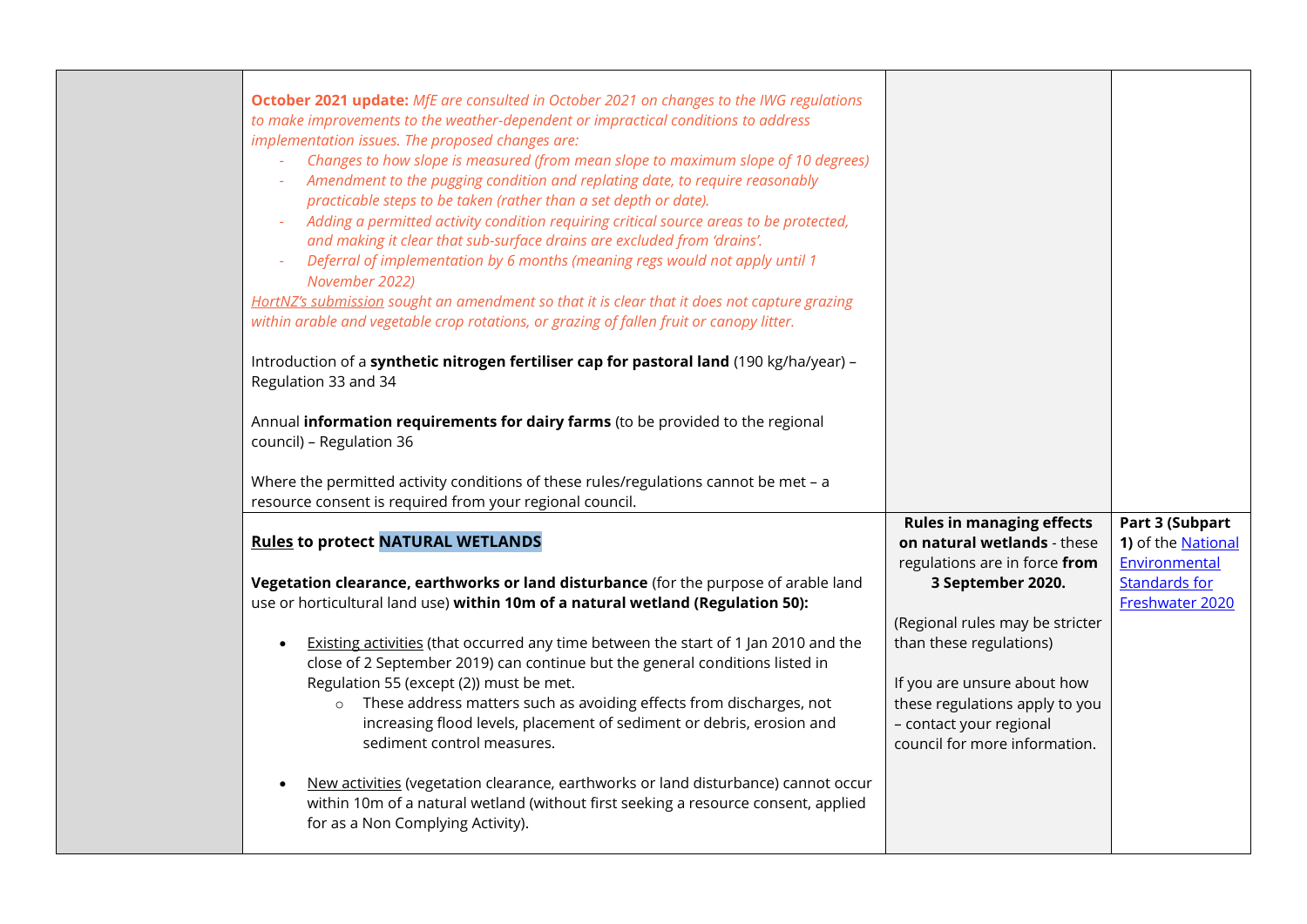| Drainage of natural wetlands is not permitted;                                               |  |
|----------------------------------------------------------------------------------------------|--|
| • Activities within 100m of a natural wetland that is likely to result in complete or        |  |
| partial drainage of part of a natural wetland requires resource consent.                     |  |
| Activities in a natural wetland that are likely to result in complete or partial             |  |
| drainage of part of a natural wetland are prohibited.                                        |  |
|                                                                                              |  |
| All other activities in /near natural wetlands                                               |  |
| Specific regulations cover the following specific activities: Restoration (Reg. 38),         |  |
| Scientific Research (Reg. 40), Construction and maintenance of Wetland Utility               |  |
| Structures (Reg. 42 & 43), Construction/maintenance/operation of specified                   |  |
| infrastructure (Reg. 45 & 46), Sphagnum moss harvesting (Reg. 48), and Natural               |  |
| Hazard works (Reg. 51).                                                                      |  |
|                                                                                              |  |
| All other vegetation clearance, earthworks within 10m of a natural wetland require           |  |
| resource consent (Reg. 54).                                                                  |  |
|                                                                                              |  |
| All other take/use/damming or diversion of water or discharge of water within, or            |  |
| within 100m of, a natural wetland requires resource consent (Reg. 54).                       |  |
| October 2021 update: Since the release of the NESFM, there have been the following           |  |
| developments in regard to wetlands:                                                          |  |
| It is being debated in Court whether the NESFM applies to coastal wetlands. A recent         |  |
| High Court decision determined that the NESFM does apply to in the CMA (i.e to coastal       |  |
| wetlands).                                                                                   |  |
|                                                                                              |  |
| In September 2021, MfE released guidance on defining 'natural wetlands' and 'natural         |  |
| inland wetlands' to support the interpretation of the NESFM and NPSFM.                       |  |
| MFE are consulted in October 2021 on changes to the following natural wetland<br>$\bullet$   |  |
| provisions in the NESFM:                                                                     |  |
| Changes to the definition of 'natural wetland' - particularly in regard to highly<br>$\circ$ |  |
| modified pasture areas that are inadvertently being captured.                                |  |
| Better provision for restoration, maintenance and biosecurity activities in                  |  |
| natural wetlands                                                                             |  |
| Additional consenting pathways for some activities within or near a natural                  |  |
| wetland (quarrying, landfills, clean fills & managed fills, mining and urban                 |  |
| development).                                                                                |  |
| HortNZ's submission sought additional provision for biosecurity activities and               |  |
| consent pathways for water storage.                                                          |  |
|                                                                                              |  |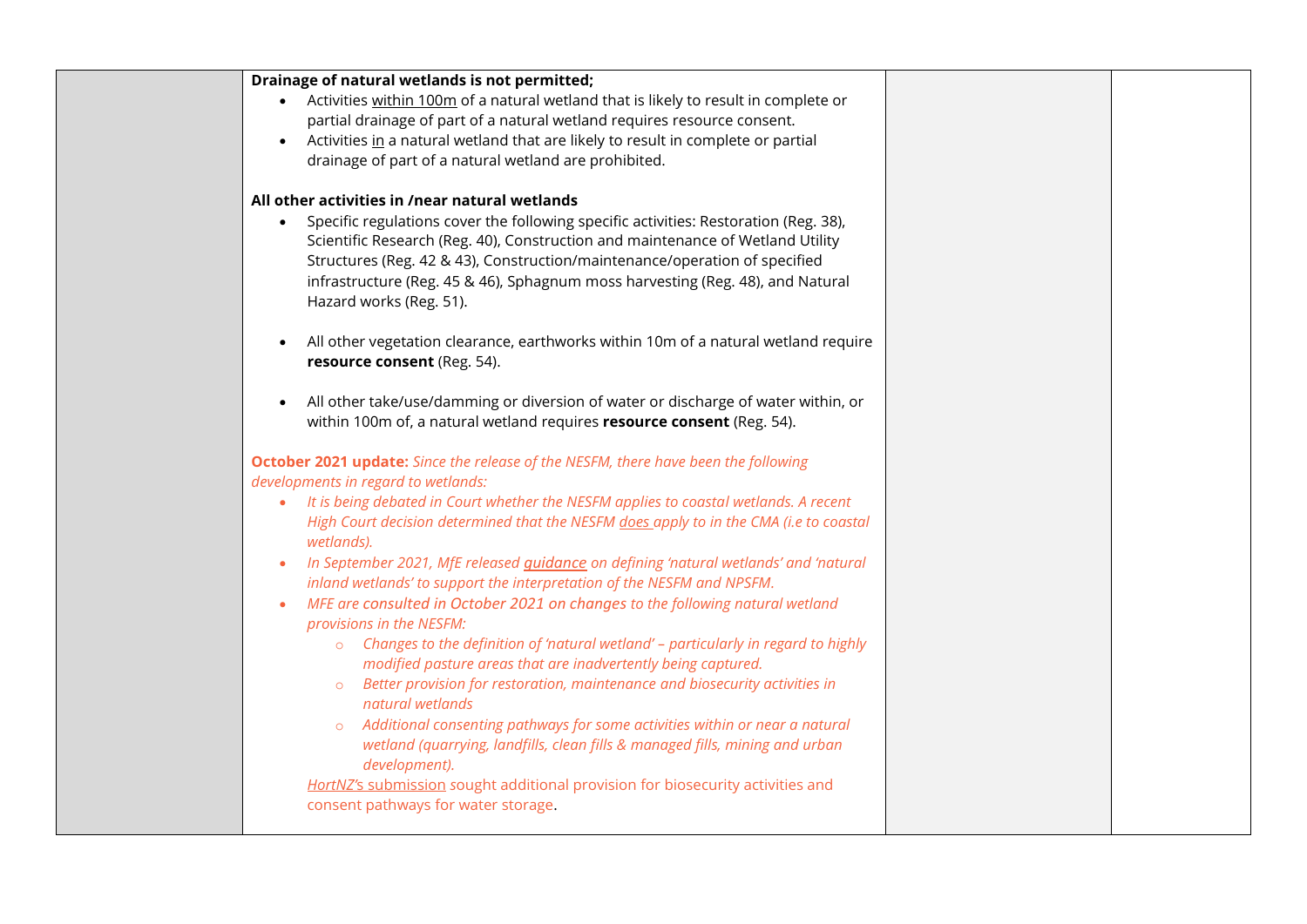|                                                                     | <b>Rules to protect STREAMS &amp; RIVERS</b><br>Resource consent is required for the reclamation of the bed of any river.<br>This supported by policy in the NPSFM which informs the assessment of a consent<br>application - there must be a functional need for the activity in that location and the effects<br>are managed by applying the effects management hierarchy. | <b>Rules managing</b><br>reclamation of<br>streams/rivers - these<br>regulations are applicable<br>from 3 September 2020.<br>(Regional rules may be stricter<br>than these regulations)                                | Part 3 (Subpart<br>2) of the National<br>Environmental<br><b>Standards for</b><br>Freshwater 2020        |
|---------------------------------------------------------------------|------------------------------------------------------------------------------------------------------------------------------------------------------------------------------------------------------------------------------------------------------------------------------------------------------------------------------------------------------------------------------|------------------------------------------------------------------------------------------------------------------------------------------------------------------------------------------------------------------------|----------------------------------------------------------------------------------------------------------|
|                                                                     | <b>Rules to protect FISH PASSAGE</b><br>Rules relate to structures that affect fish passage - culverts, weirs, flap gates, dam, or<br>ford.                                                                                                                                                                                                                                  | <b>Rules to protect fish</b><br>passage - these regulations<br>are applicable from 3<br>September 2020.                                                                                                                | Part 3 (Subpart<br>3) of the <b>National</b><br>Environmental<br><b>Standards for</b><br>Freshwater 2020 |
|                                                                     | The NES sets out information requirements (detailed in Regs. 62 - 68), which must be<br>provided to the regional council within 20 working days after the activity is finished - this<br>applied to permitted and consented activities involving the placement, alteration,<br>extension, or reconstruction of the structures listed above.                                  |                                                                                                                                                                                                                        |                                                                                                          |
|                                                                     | Includes rules for the placement, use, alteration, extension, or reconstruction of the<br>following structures in, on,<br>over, or under the bed of any river or connected area:<br>Culverts - Regulation 70                                                                                                                                                                 |                                                                                                                                                                                                                        |                                                                                                          |
|                                                                     | Weirs - Regulation 72<br>Passive flap gates - Regulation 74<br>The NES sets out matters which resource consents must include as consent conditions.                                                                                                                                                                                                                          |                                                                                                                                                                                                                        |                                                                                                          |
| <b>National Policy</b><br><b>Statement for</b><br><b>Freshwater</b> | <b>Summary of key changes</b> from the last NPSFM<br>Te Mana o Te Wai now the fundamental concept of the NPSFM; this established a<br>hierarchy of obligations.<br>Six principles of Te Mana o te Wai have been established as well as a hierarchy of<br>obligations to be prioritised                                                                                       | <b>Policy/limit setting process</b><br>that will be implemented<br>through changes to/or new<br>regional plans - Councils<br>must give effect to the NPSFM<br>'as soon as reasonably<br>practicable' and notify a plan | <b>National Policy</b><br><b>Statement for</b><br>Freshwater<br>Management<br>2020                       |
|                                                                     |                                                                                                                                                                                                                                                                                                                                                                              |                                                                                                                                                                                                                        |                                                                                                          |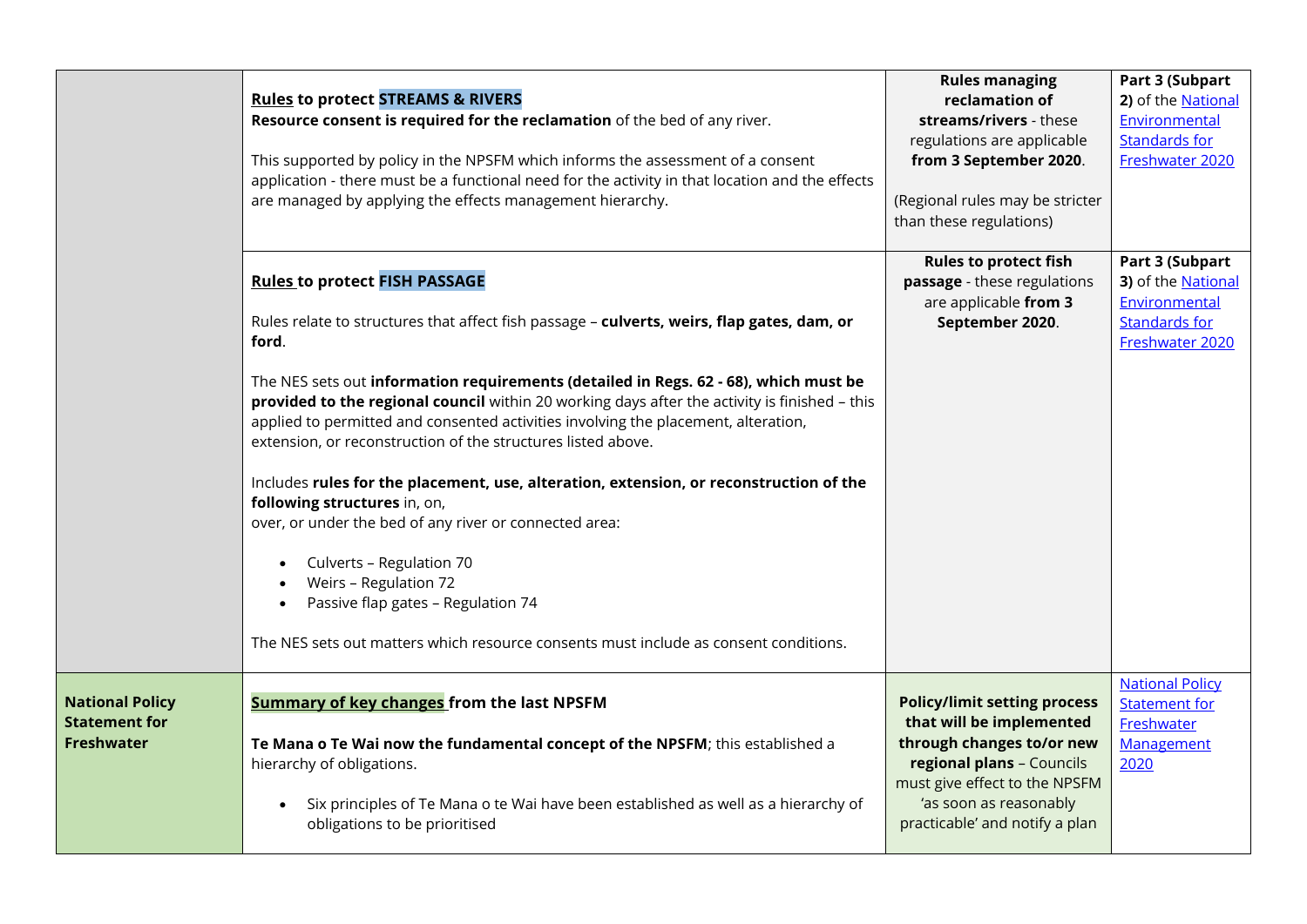| Councils (with their communities and tangata whenua) must set long-term visions for                                                                                                                                                                                                                                                                                                                                     | or plan change by December |  |
|-------------------------------------------------------------------------------------------------------------------------------------------------------------------------------------------------------------------------------------------------------------------------------------------------------------------------------------------------------------------------------------------------------------------------|----------------------------|--|
| freshwater                                                                                                                                                                                                                                                                                                                                                                                                              | 2024                       |  |
| Councils are required to actively involve tangata whenua in processes for policy and<br>plan development and decision-making.                                                                                                                                                                                                                                                                                           |                            |  |
| 12 new attributes were introduced (some of these have national bottom lines)<br>With national bottom line:<br>Macroinvertebrates<br>$\bullet$<br>Submerged plants in lakes<br>Dissolved oxygen<br>Suspended sediment<br>Deposited sediment<br>E. coli at swimming sites during bathing season<br>Without a national bottom line:<br>Fish species<br>$\bullet$<br>Ecosystem metabolism<br>Dissolved reactive phosphorous |                            |  |
| There is now a tougher national bottom line nitrate and ammonia toxicity attributes                                                                                                                                                                                                                                                                                                                                     |                            |  |
| to protect 95% of species from toxic effects (up from 80%).<br>Policy requiring no further loss of extent of natural inland wetlands, protection of<br>stream values and greater focus on fish passage - this is supported by the NESFM rules<br>relating to natural wetlands                                                                                                                                           |                            |  |
| An amended 'process' that regional councils must go through in making their<br>regional plans (for freshwater) - including the requirement set (with the community and<br>tangata whenua) long-term visions for water.                                                                                                                                                                                                  |                            |  |
| The intent remains that:<br>water quality if improved where it is degraded, and otherwise maintained or<br>$\bullet$<br>improved<br>over-allocation of water is phased out and new over-allocation avoided.                                                                                                                                                                                                             |                            |  |
| What do Councils need to do to implement the NPSFM?                                                                                                                                                                                                                                                                                                                                                                     |                            |  |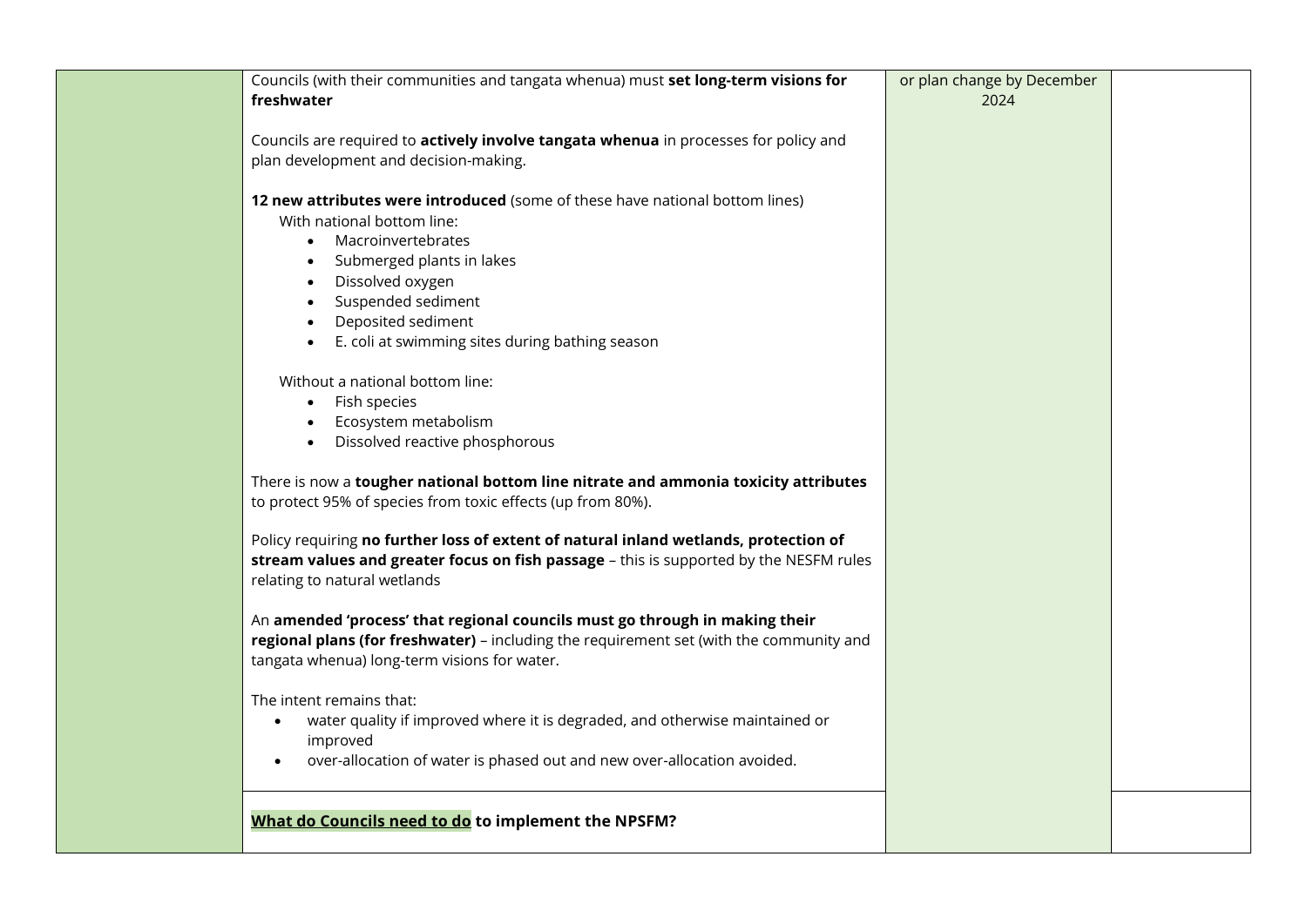| Identify values and set environmental outcomes for each value;                             |  |
|--------------------------------------------------------------------------------------------|--|
| o There are compulsory national values                                                     |  |
| Other values may also be identified (e.g. Irrigation, cultivation, and<br>$\circ$          |  |
| production of food)                                                                        |  |
| For each value, regional council must identify attributes, determine baseline<br>$\bullet$ |  |
| attribute states and target attribute states                                               |  |
| o There are some attributes that Councils must use (Appendix 2A), but                      |  |
| they may also identify others                                                              |  |
| o Target attributes must be set above baseline states, and at or above                     |  |
| the national bottom lines                                                                  |  |
| o They are set to meet environmental outcomes and the long-term                            |  |
| vision                                                                                     |  |
| Limits must be set to achieve attribute states and environmental targets                   |  |
| o Councils may also prepare action plans and impose resource                               |  |
| consent conditions                                                                         |  |
| A limit in a plan may be a land-use control, an input control, or an                       |  |
| output control                                                                             |  |
| Environmental flows and levels and water take limits must be included in                   |  |
| regional plans to achieve the environmental outcomes set                                   |  |
| Regional Councils must monitor, assess trends and respond to any degradation, ad           |  |
| have freshwater quality and quantity accounting systems.                                   |  |
|                                                                                            |  |
| Recognition of specified vegetable growing areas (3.33)                                    |  |
|                                                                                            |  |
| There are some activities for which a specific policy response is provided - one of        |  |
| these is specified vegetable growing areas.                                                |  |
|                                                                                            |  |
| These areas - catchments in Horowhenua and Pukekohe - are spatially defined in             |  |
| the NPS (Appendix 5).                                                                      |  |
|                                                                                            |  |
| This policy enables a regional council to set a water quality target below a<br>$\bullet$  |  |
| national bottom line in these defined areas, however water quality must still              |  |
| be improved.                                                                               |  |
| This policy only applies for a period of 10 years or until a vegetable specific            |  |
| National Environmental Standard is introduced.                                             |  |
|                                                                                            |  |